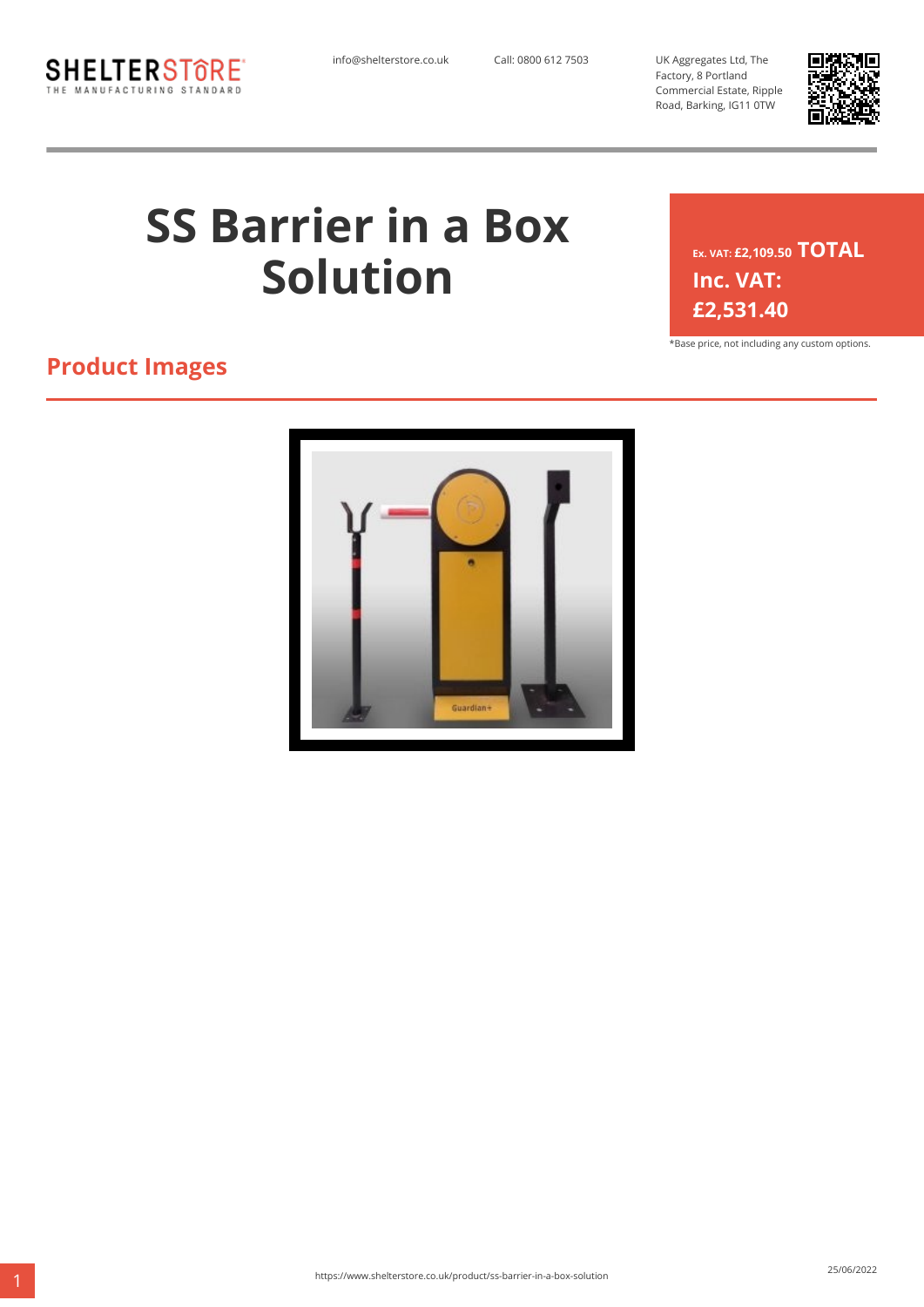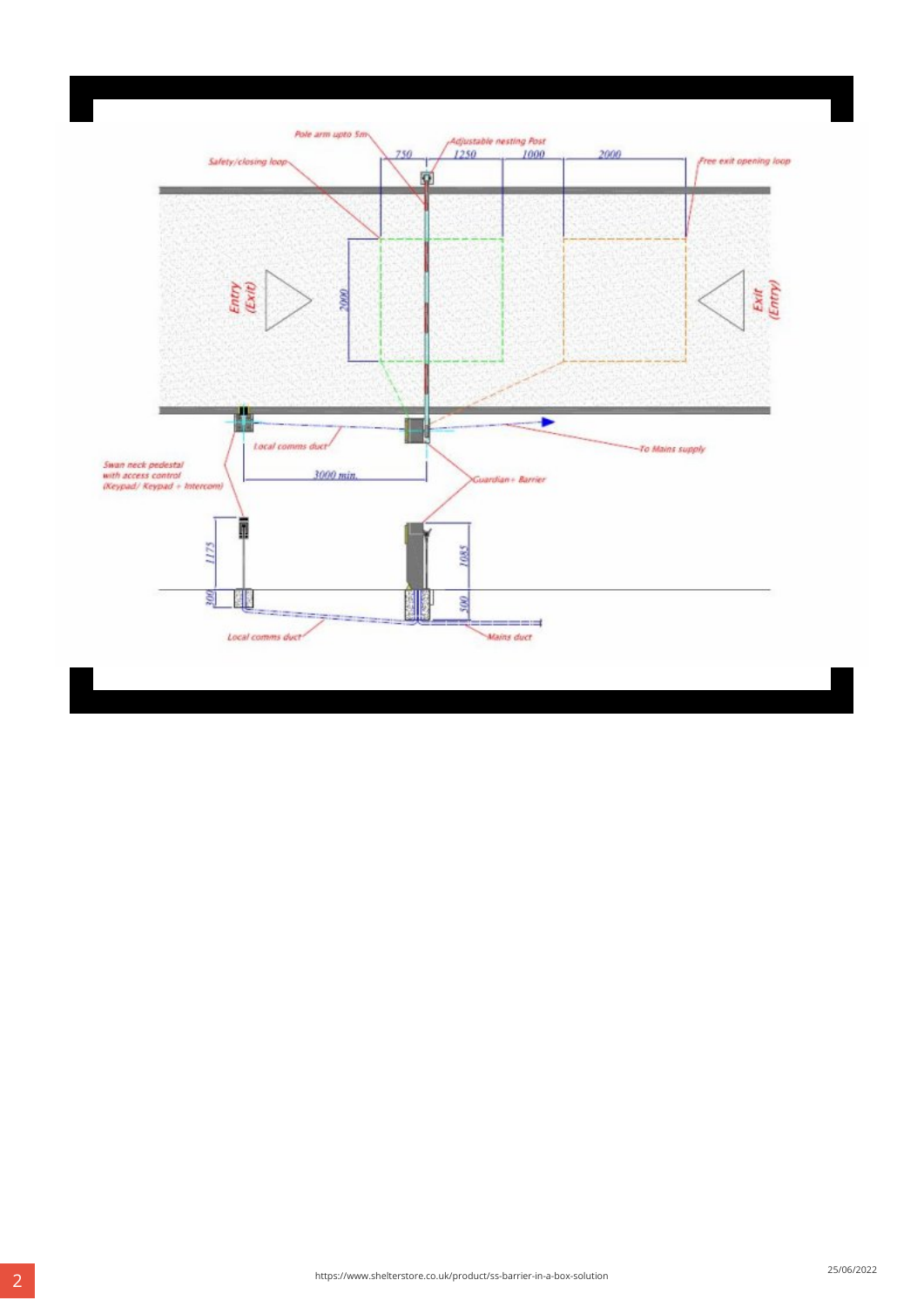## **The SS Barrier in a Box Solution is ideal for distributors looking for a quick & simple solution. Everything which is required in a box!**

#### **What's included?**

- 1 x Guardian+ Barrier
- 1 x Arm up to 5m overall length or between 5 8m overall length
- 1 x Adjustable nesting post
- 1 x Swan neck pedestal
- 1 x Keypad with integrated proximity reader
- 2 x Single channel detectors
- 20 x Proximity cards
- 100m loop cable
- Delivery (UK mainland only)
- 12 month return to base warranty

#### **Specification**

- Smart small barrier design
- IP65 control box
- CE Certified
- Low noise motor
- 75% duty rating
- 1 pre wired loop detector base
- Manual override in event of power failure
- Raises/lowers in 2-4 seconds (depending on arm length)
- Left hand set up (easy to change on site)
- 230V ac & 50HZ/60Hz

#### **Keypad/proximity reader features**

- $\cdot$  IP68
- User capacity of 2000
- Programmable at device
- Illuminated
- Code, card or combined use

#### **Delivery time**

- Available for next day delivery to UK mainland addresses\*
- \* For standard 4m overall arm system